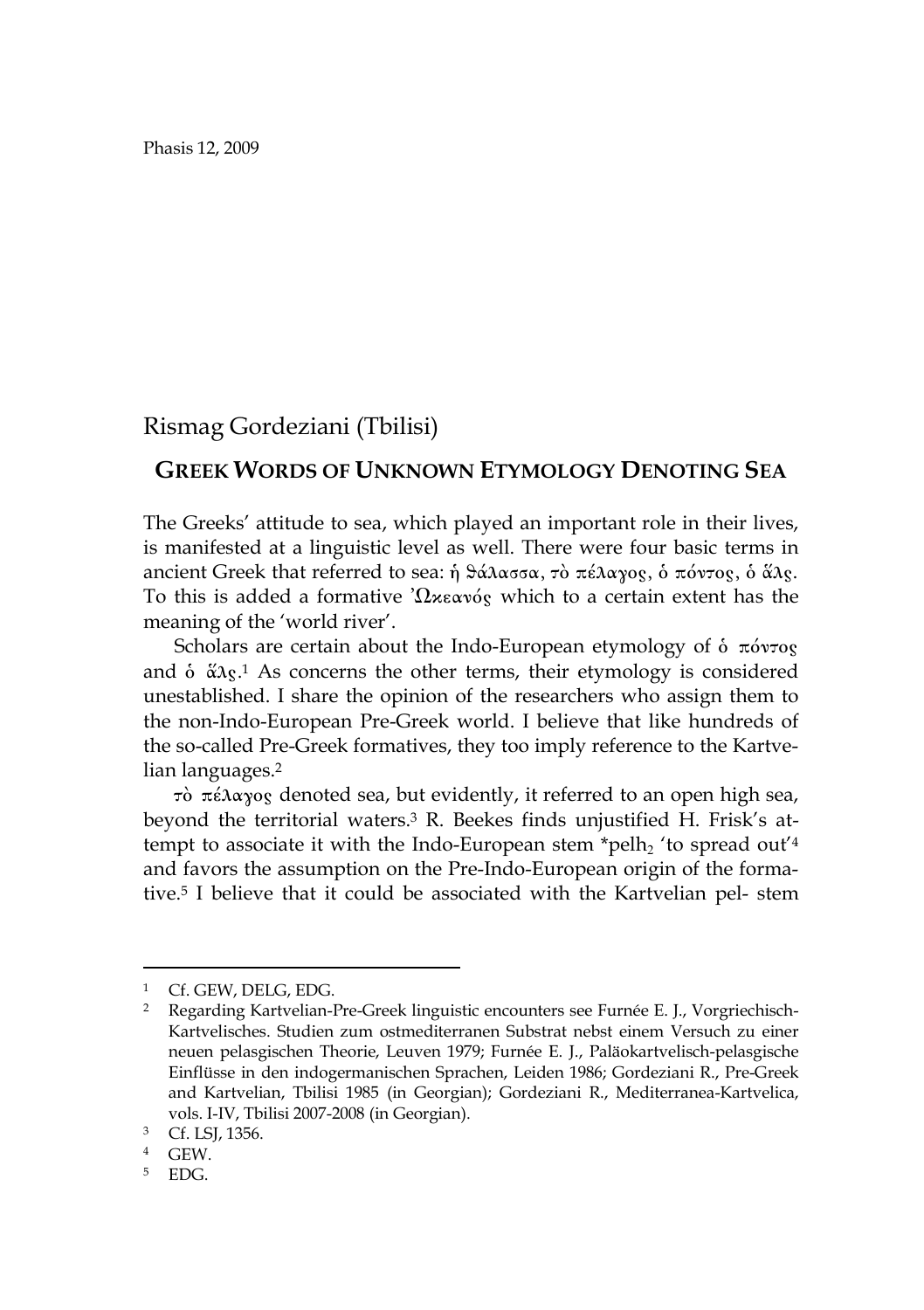denoting 'open, open to the full'.<sup>6</sup> M. Chukhua reconstructs the common Kartvelian archetype as \*bel- with the meaning of openness, bareness, opening. He goes even farther and relates it to the common Nakh stem \*b-el 'open, open eyes/unlock, uncover'. Consequently, he does not rule out reconstruction of the stem to the common Caucasian level.7

It is difficult to argue whether in Pre-Greek the element  $\alpha y$ - is a derivative affix or a root element.<sup>8</sup> If the relationship that I suggest is acceptable, it can be assumed that the element was used to derive a nominal form from the bel-/pel- stem. In my opinion, a similar element can be observed in Georgian derivation as well: cf. common Kartvelian \*kad- 'preaching, promising' and \*kad-ag-i 'preacher, proselyter'. Consequently  $\pi \epsilon \lambda \alpha \gamma o_S$ could be understood as 'open, opener'.

Scholars' attention has long been attracted by the term  $\frac{1}{2}a\lambda \alpha \sigma \sigma \alpha$  which can often be found already in the Homeric epics. Scholars unanimously admit that the etymology of the word is unknown.9 Hesychius attests the gloss  $\delta \alpha \lambda \dot{\alpha} \gamma \gamma \alpha$ , which he believes to be of Macedonian origin and semantically identical with  $\frac{1}{2}$   $\frac{1}{2}$   $\frac{1}{2}$   $\frac{1}{2}$   $\frac{1}{2}$   $\frac{1}{2}$   $\frac{1}{2}$   $\frac{1}{2}$   $\frac{1}{2}$   $\frac{1}{2}$   $\frac{1}{2}$   $\frac{1}{2}$   $\frac{1}{2}$   $\frac{1}{2}$   $\frac{1}{2}$   $\frac{1}{2}$   $\frac{1}{2}$   $\frac{1}{2}$   $\frac{1}{2}$   $\frac{1}{2}$  not necessarily believe Hesychius and consider the term Macedonian.10 On the other hand, scholars unanimously observe the interchange of stems  $\frac{1}{2}a\lambda-\frac{1}{\alpha}\lambda$ - which must be indicative of the Pre-Greek origin of the term.<sup>11</sup> The ending of the gloss  $-\alpha \gamma \gamma \alpha$ , as well as the of Greek term  $-\alpha \sigma \alpha$  can be considered a derivational inflexion. In this case, we face the question of semantics of  $\alpha\lambda-\delta\alpha\lambda$ - itself. In this regard, the most acceptable hypothesis was offered by A. Lesky, who in 1974 published a special article called  $\frac{1}{2}$   $\frac{2}{\alpha}$  A. Lesky paid attention to the fact that out of the four terms referring to sea, two, άλς and πόντος are masculine, one πέλαγος is neuter, and only  $\frac{1}{2}$   $\frac{1}{2}$   $\frac{1}{2}$  and  $\frac{1}{2}$  is feminine. In A. Lesky's opinion, the Homeric epics and other Greek sources allow for the conclusion that only  $\alpha \alpha$  and  $\frac{1}{2}a\lambda \alpha \sigma \sigma \alpha$  can be regarded as the terms having the meaning of saline water. He considers numerous contexts where  $\alpha_{\lambda}$  and  $\beta_{\alpha}$  and  $\alpha_{\alpha}$  are interchangeable exactly with this function, while  $\pi\acute{o}v\tau$ og and  $\pi\acute{e}\lambda\alpha\gamma$ og never appear in this context. A. Lesky comes to a conclusion that the ancient Greek lan-

 $\overline{a}$ 

 $^6$  Chukhua M., Ibero-Ichkerian Comparative Grammar, Tbilisi 2008, 508f (in Georgian). $^7$  Chukhua M., op. cit.

<sup>8</sup> R. Beekes believes that the element is a Pre-Greek suffix (GED, XXXIV).

<sup>&</sup>lt;sup>9</sup> Cf. GEW, DELG, EDG, WKE, 195.

<sup>10</sup> WKE, 195.

<sup>11</sup> EDG.

<sup>12</sup> Lesky A., Thalassa, Hermes, 78, 1947, 258 ff.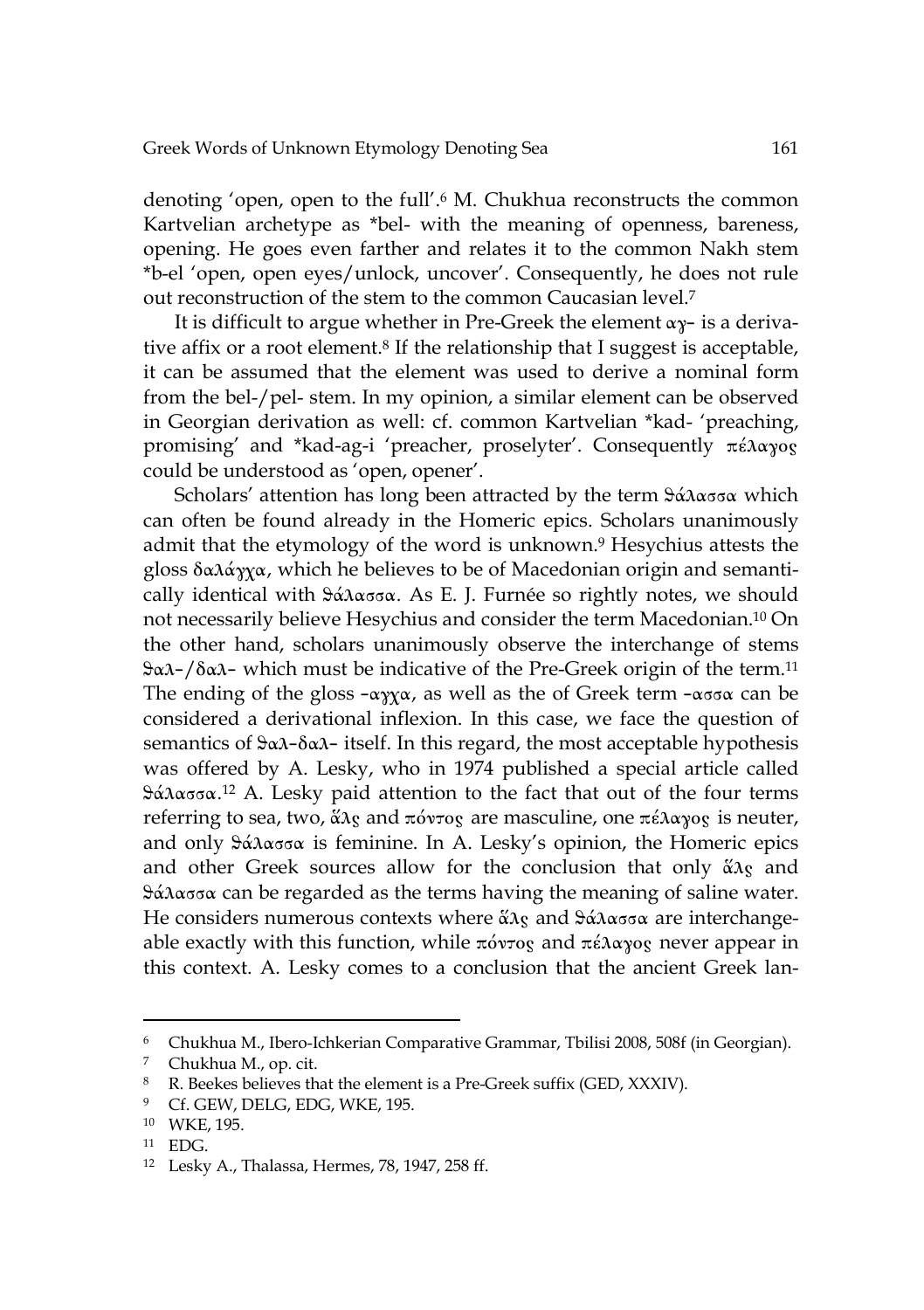guage found to the Pre-Greek feminine word  $\frac{2}{\alpha}$ assa meaning 'saline water, sea' a masculine equivalent  $\tilde{\alpha} \lambda_{S}$  derived from its own organic stem meaning 'salt', and used them as absolute synonyms. Hence, it is quite natural to assume that the stem in question  $\theta \alpha(\alpha)$ -/ $\delta \alpha(\alpha)$  - contained a seme close to 'salty, saline', from which, with the help of some Pre-Greek derivational inflexion, was derived a term reffering to sea and having the meaning 'saline water'.13 I believe that this Pre-Greek stem can be associated with the Kartvelian linguistic world. Recently, M. Chukhua has reconstructed to the common Kartvelian level an archetype \*dal-a meaning curds, curdled milk, buttermilk. In his opinion, this stem has a regular correspondence in common Nakh \*dur←\*dwor meaning 'salty, saltiness', which enables reconstruction of the stem at the common Caucasian level.14 Evidently, at the common Kartvelian level too its basic meaning must have been 'saltiness, salinity', which can possibly be indicated by one of the meanings of the Svan stem dər-/də $\mathcal{L}$ r 'salted rennet of swine or calf used for curdling'.15 If so, we can presume that in the Pre-Greek language that had the stem meaning 'saltiness, salinity', the latter was used to derive a term referring to sea that entered the Greek language.

The term ' $\Omega$ <sub>xe</sub>av<sub>o's</sub> likewise noteworthy. Like in mythopoetic thinking, Oceanus, at least in ancient Greek epics, is the personified world stream, the world river that runs around the universe. In Homer, it gave birth to all gods and objects (*Il,.* XIV, 201, 245-6). In the Homeric epic, Oceanus and sea are different in several points: sea is a water space, more or less confined and surrounded by continents, through which men navigate to get in touch with one another. Sea-shores are basically inhabited by real peoples. We may assume that the sea in Homer refers to the Mediterranean. Contrary to this, Oceanus is the world river that is beyond the limits of the sea and flows around the earth. Having crossed it, one finds oneself among mythic peoples and lands: the Ethiopians, Harpies, Gorgons, Cimmerians, etc. Consequently, the Oceanus always returns back, i. e. into itself.16 Despite individual attempts, its etymology is considered unknown. R. Beekes finds it Pre-Greek, which is suggested by the attested parallel forms ' $\Omega_{\chi}$ <sup>n</sup>/w, ' $\Omega_{\chi}$ evóg, ' $\Omega_{\chi}$ nvóg.<sup>17</sup> According to E. J. Furnée, it has the free interchange of  $\alpha/\gamma$  typical of the Pre-Greek.<sup>18</sup> To deter-

 $\overline{a}$ 

<sup>13</sup> Lesky A., op. cit.

<sup>14</sup> Chukhua M., op. cit., 314

<sup>15</sup> Topuria V., Kaldani M., Svan Dictionary, Tbilisi 2000, 199 (in Georgian).

 $16$  Cf. DNP.

<sup>17</sup> LSJ; EDG.

<sup>18</sup> WKE, 124.